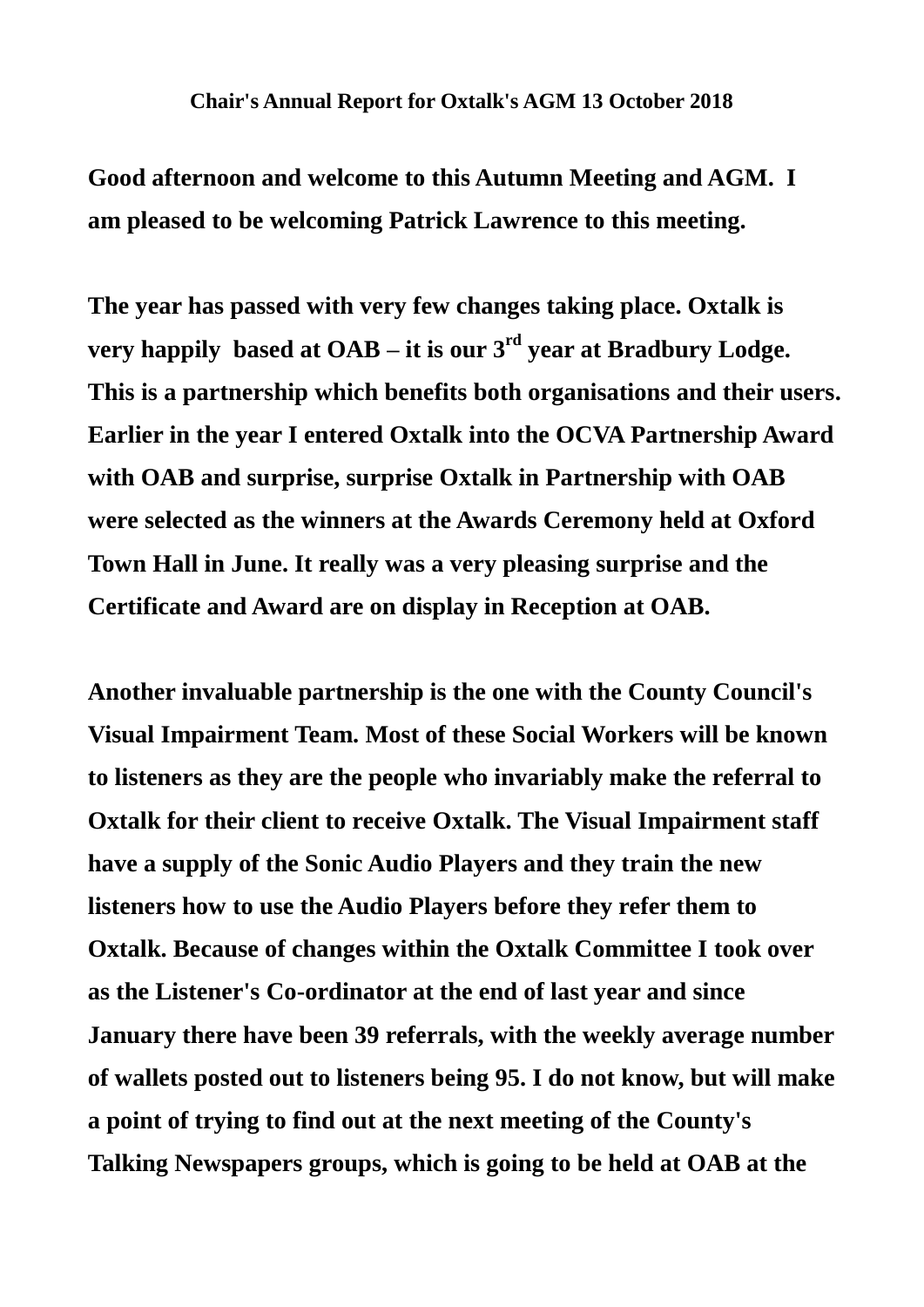**end of this month, how many new referrals are made to the other 5 Talking Newspapers. When you consider that these new Oxtalk referrals all live within the Oxford and district area and there are 5 other Talking Newspapers in Oxfordshire, the Visual Impairment Team is an invaluable service for helping to keep people with a diagnosed sight loss in touch with their community, as well as all the other services they offer.**

**One of the Social Workers Jane Cluff with her twin daughters held a book fair at the girls' Primary School to both raise funds and raise awareness of sight loss. The money they raised was shared between their school and Oxtalk – we received just over £86. We were very grateful for this donation, as we are for those received from individuals, local WIs, resident groups, coffee mornings and following the talks given by Anne Ambler. Without these donations Oxtalk would not be able to continue.**

**On 25 May the new General Data Protection Regulation became law and we had to ask all listeners to sign a form which said they agreed for Oxtalk to keep their personal details so we can post Oxtalk to them. Without this permission we would not be able to post Oxtalk to listeners. This is on-going with all new listeners. Likewise the permission had to be gained from all the volunteers.**

**As I am sure you are aware charities such as Oxtalk, which make no charge for the services offered to the listeners have to constantly look**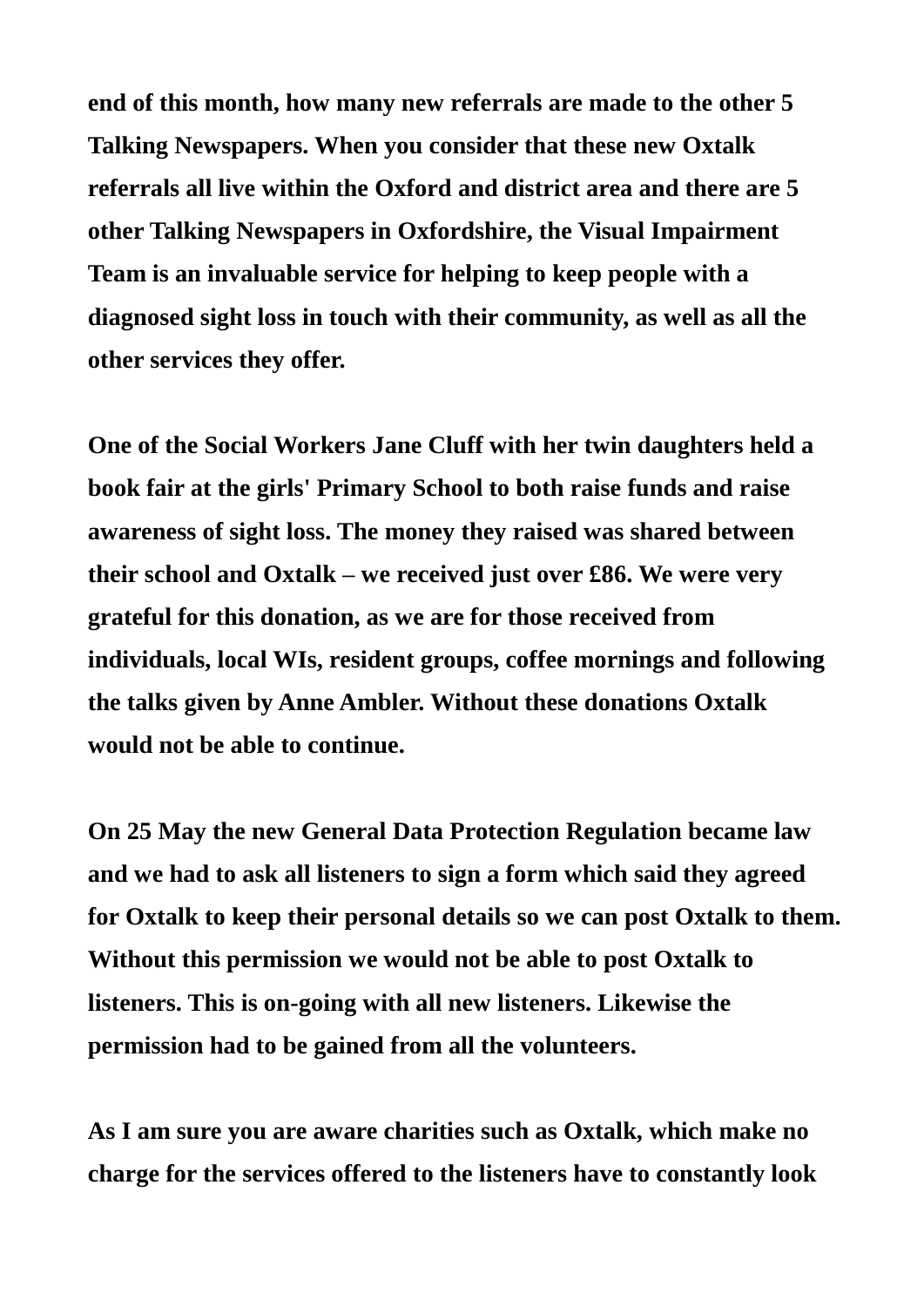**for fund raising opportunities. This year ASDA in Wheatley, gave us 2 fund raising opportunities, 1 was the green token option and the other was a full day of talking to the shoppers and hoping they would generously part with some of their money, which they did!! Pete will give you the details in his report. The full day spent at ASDA was only possible because Oxtalk's volunteers were prepared to give time standing in the reception area making the shoppers aware of Oxtalk – my thanks to these volunteers.**

**Cala Homes have built a new small housing development in Barton – not part of the Barton Park large estate. This housing development company Cala Housing have an interest in the local community into which they build and invited applications from local charities to bid for the funding available. An application was put in on behalf of Oxtalk for £1559.60 and Oxtalk was selected as the recipient of £1550.00. Excellent news - which meant we could buy a new FlashMax Duplicator – for copying the USBs. I understand Oxtalk's win may be featured in their regional and national literature, so who knows who may be reading about Oxtalk.**

**Certainly the people of Oxford could read about the excellent work Oxtalk's volunteers do quietly and with reliable commitment as there was an article in the Oxford Times in September. There are currently 50 volunteers helping to produce the weekly recording – these volunteers work in small Tuesday groups of 8 and offer a seamless service.**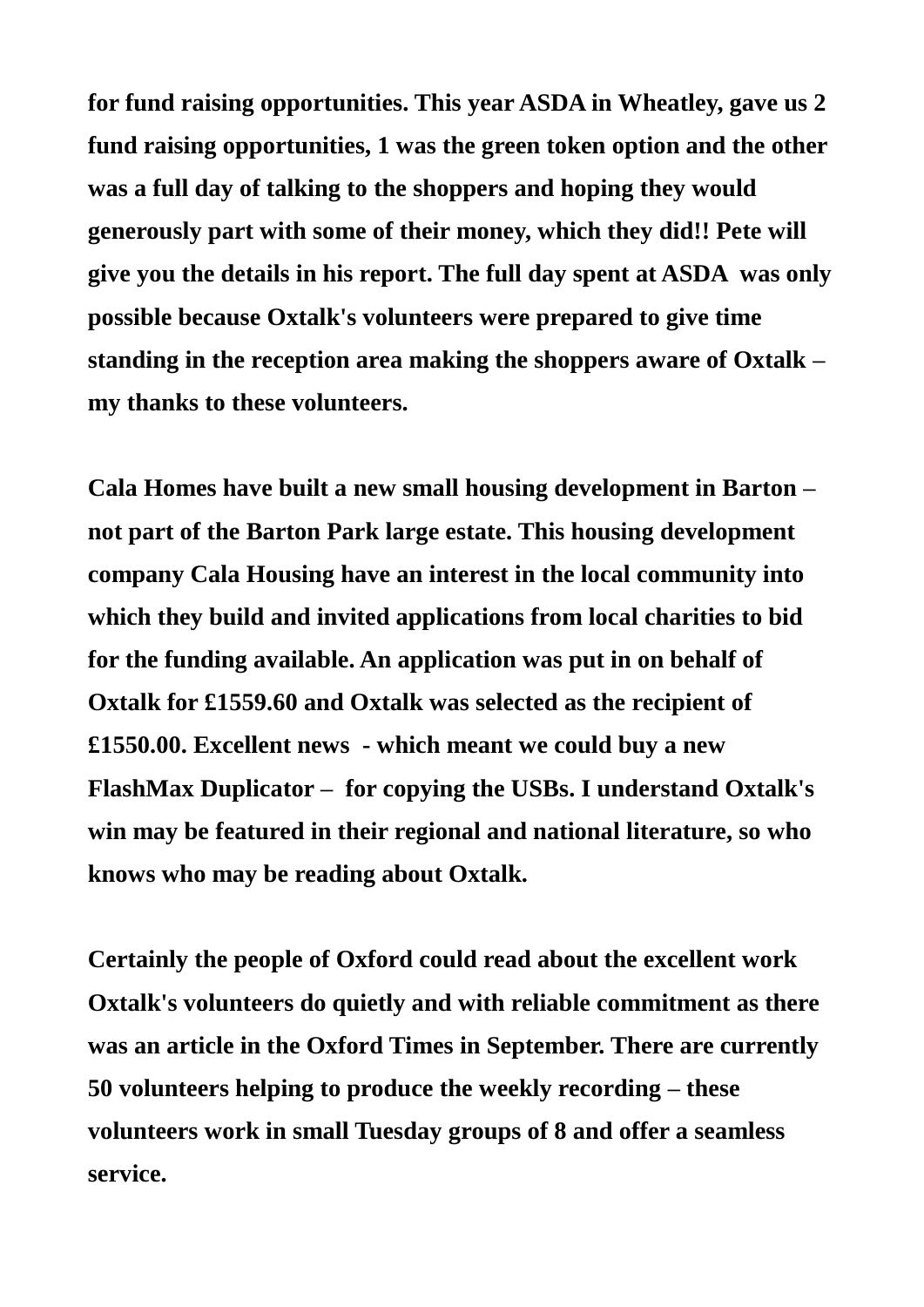**An application has been made and approved just this week to AVIVA Insurance Company. Whether Oxtalk receives any funding will be dependent on Oxtalk supporters voting for Oxtalk. The groups with the most votes will receive the funding. Last year it was an electronic nightmare as the system kept crashing but being ever optimistic I am hoping all will be well this time round! I will be letting everyone know when the voting starts and I will be asking both the volunteers and the listeners to ask all their friends and family members to vote for Oxtalk.**

**Ray Anson is someone who has been an Oxtalk volunteer from the start and has had various roles over the years. Ray is stepping down as Vice-Chair, trainer, copier and keyholder as she has moved out of Oxford but will continue as the Volunteer's Co-Ordinator. When you sign up for the Oxtalk Committee you are not asked to do so many jobs!!! Ray I am pleased you are continuing to be involved, thank you very much for all the years of service given to Oxtalk so far. Earlier in the year Irene Read who had represented listeners for very many years decided she would retire from the Committee. We valued Irene's input at the Committee Meetings and I am very pleased Irene is here today so we can thank her once again for her help and advice. Stuart McGill has been an Oxtalk volunteer for 15 years. Because of a change of job he has sadly had to terminate his volunteering. We shall miss his expertise as a Technical Officer.**

**My thanks to all Oxtalk volunteers, the volunteers who have driven**